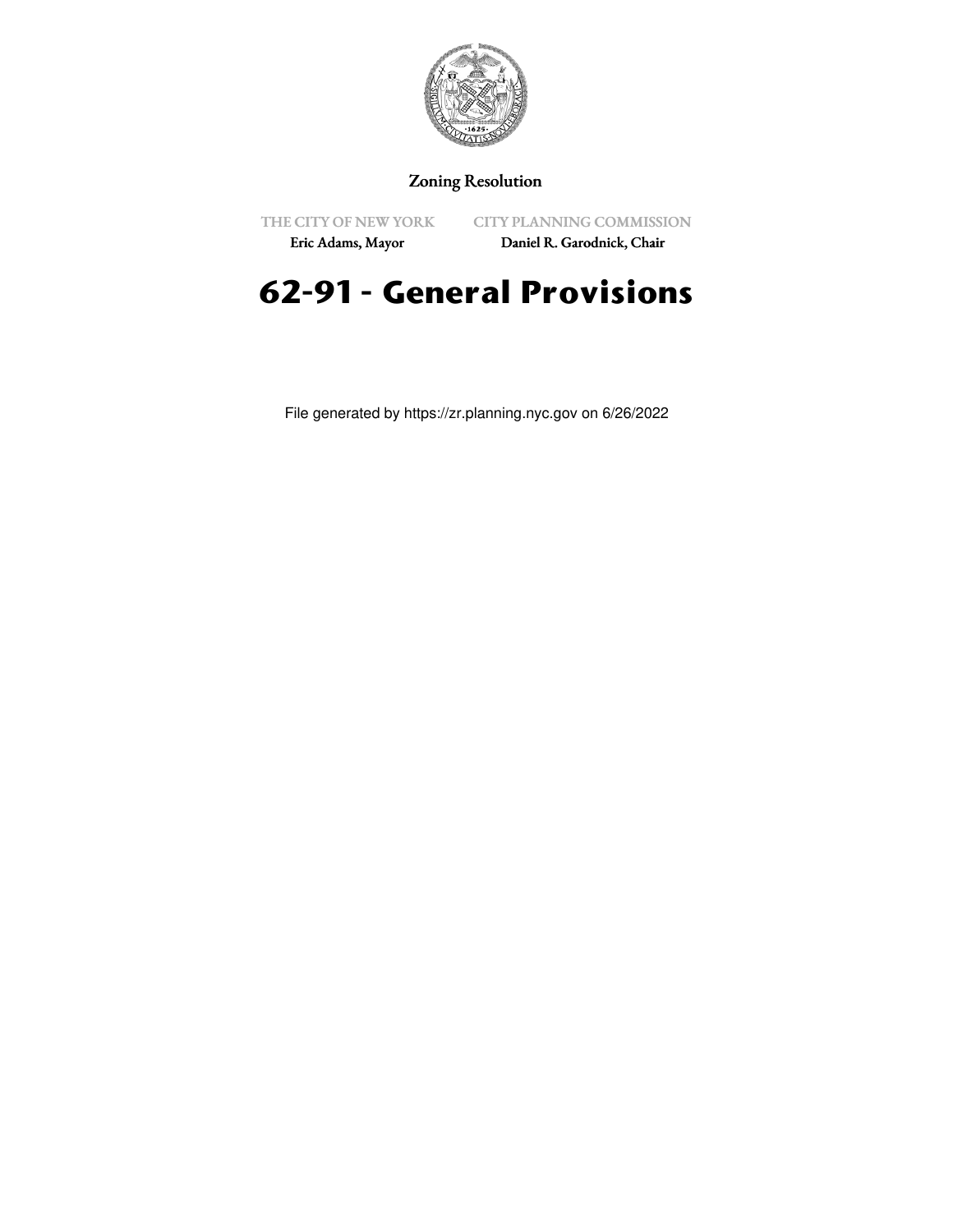## **62-91 - General Provisions**

LAST AMENDED 4/22/2009

## **62-911 - Establishment of Waterfront Access Plans**

#### LAST AMENDED 4/22/2009

The City Planning Commission and City Council may adopt a Waterfront Access Plan as an amendment to this Resolution pursuant to Section 200 or 201 of the City Charter and in accordance with the provisions of Sections 62-912 (Elements of a Waterfront Access Plan), 62-913 (Conditions for adoption of a Waterfront Access Plan) and this Section in order to adjust the #waterfront public access area# and #visual corridor# requirements of Sections 62-50 and 62-60, inclusive, retain the #waterfront block bulk# regulations of Section 62-30 on newly-created non-#waterfront blocks# within a specifically defined portion of the #waterfront area#, or establish #waterfront yard# requirements for #developments# otherwise exempt from the requirements of Section 62-33 (Special Yard Regulations on Waterfront Blocks).

To be considered for a Waterfront Access Plan, an area shall:

- (a) be entirely in the #waterfront area#;
- (b) not include any portions within R1 or R2 Districts;
- (c) comprise either entire #blocks# or a minimum of four acres, all portions of which are contiguous tracts of land except for intervening #streets#; and
- (d) have at least 600 feet of #shoreline#.

## **62-912 - Elements of a Waterfront Access Plan**

LAST AMENDED 4/22/2009

A Waterfront Access Plan may:

- (a) on #zoning lots# where a #waterfront public access area# or #visual corridors# are required pursuant to the provisions of Sections 62-50 (GENERAL REQUIREMENTS FOR VISUAL CORRIDORS AND WATERFRONT PUBLIC ACCESS AREAS) and 62-60 (DESIGN REQUIREMENTS FOR WATERFRONT PUBLIC ACCESS AREAS), inclusive, modify the size, configuration, location or design of required #waterfront public access areas# or #visual corridors# within certain designated areas in order to address local conditions, provided such plan does not impose a #waterfront public access area# or #visual corridor# requirement on any #zoning lot# greater than would otherwise be required pursuant to the provisions of Sections 62-50 or 62-60. For the purpose of determining the amount of public access, the highest standard applicable to a #zoning lot# may be applied regardless of any specific #use# permitted or proposed for such #zoning lot#. Within Waterfront Access Plan BK-1, the #waterfront public access area# and #visual corridor# requirements for any parcel located within the Waterfront Access Plan may be determined by aggregating the #waterfront public access area# and #visual corridor# requirements of each #zoning lot# within the parcel and such aggregated requirements may be modified within such parcel without regard to #zoning lot lines#;
- (b) on #zoning lots# where #waterfront public access area# or #visual corridors# are not required pursuant to the provisions of Sections 62-50 and 62-60, inclusive, establish requirements for a #waterfront public access area# or #visual corridors#,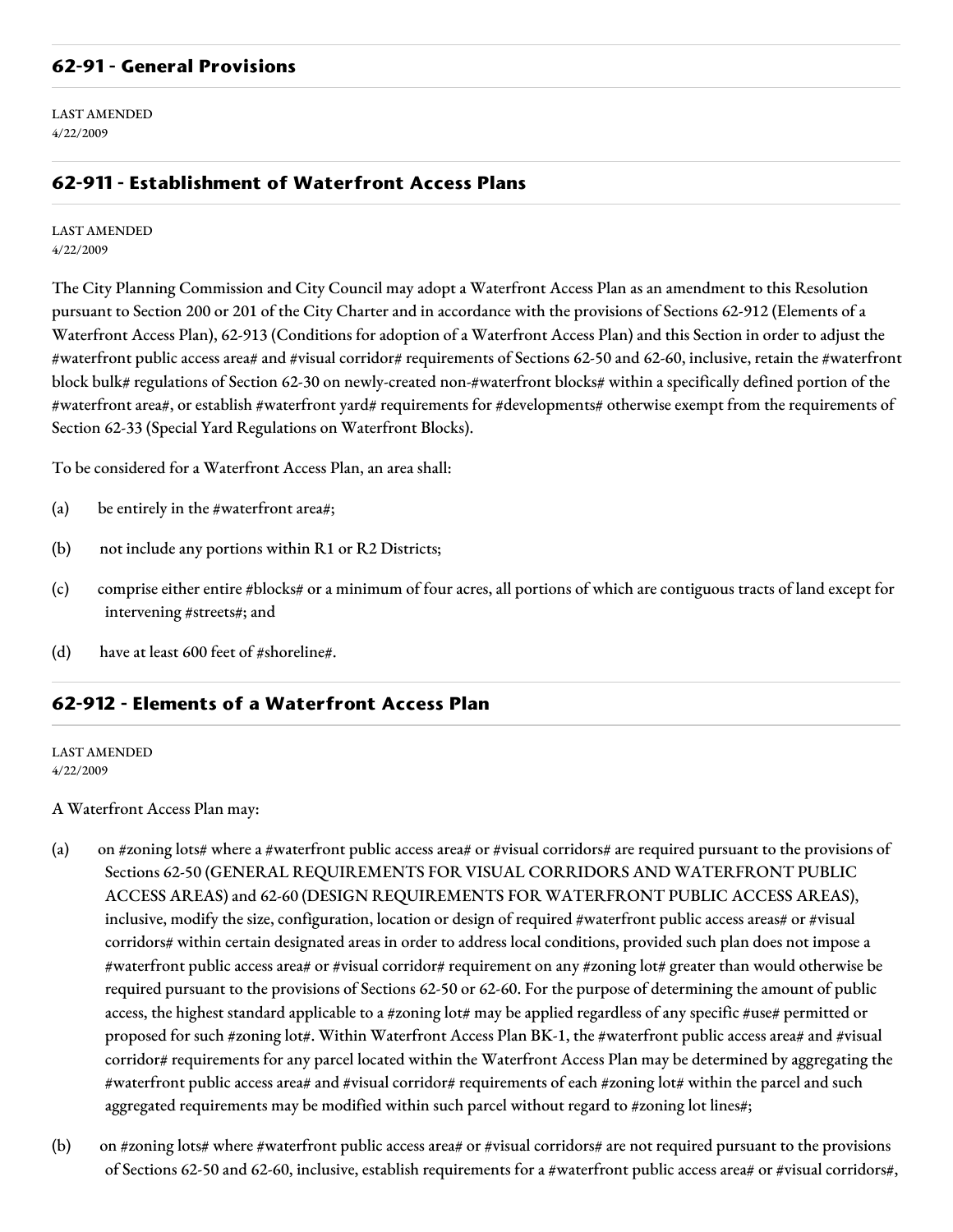except for those #zoning lots# #predominantly# #developed# for airports, heliports, seaplane bases or, in C8 or #Manufacturing Districts#, #uses# in Use Groups 16, 17 or 18, provided that such #zoning lots#, when improved would result in a community need for such physical or visual access to the waterfront or a waterfront linkage of #public parks# or other public areas. The plan may incorporate one or more of the #waterfront public access areas# or #visual corridors# listed in Section 62-50, inclusive, consistent with the standards of Sections 62-50 and 62-60, inclusive. Such standards may be modified as necessary to address local conditions provided such plan does not impose a requirement for any component greater than would otherwise be required pursuant to the provisions of Sections 62-50 or 62-60;

- (c) modify or waive specific requirements for a #waterfront public access area# or #visual corridors# in certain designated areas where such requirements would not be compatible with local conditions and therefore not serve to further public enjoyment of the waterfront;
- (d) identify shore terminations of mapped #streets# or #existing piers# or #platforms# within seaward prolongations of such #streets# and establish public access treatments for such areas after referral to the Department of Transportation or other City agency having jurisdiction over such property for its review and concurrence;
- (e) apply the #bulk# regulations of Section 62-30 to a non-#waterfront block# when such #block# results from a subdivision of a #waterfront block# as the result of a #street# mapping; and
- (f) for #developments# where a #waterfront yard# is not otherwise required by Section 62-33, establish requirements for a #waterfront yard# provided such plan does not impose a requirement greater than would be required by the provisions of Sections 62-331 (Front yards and side yards) or 62-332 (Rear yards and waterfront yards), as modified by the further provisions of this paragraph, (f), for such other #developments#. #Enlargements# of #buildings or other structures# existing on the effective date of the Waterfront Access Plan shall be permitted within such #waterfront yard# provided that the #enlargement# is for WD #uses# or Use Group 16, 17 or 18 #uses# and no portion of the #enlargement#, other than permitted obstructions, is within 20 feet of the seaward edge of the #waterfront yard#. In addition, obstructions shall be permitted within such #waterfront yard# pursuant to applicable district #yard# regulations, except that no #building# or portion of a #building# shall be permitted within 10 feet of the seaward edge of such #waterfront yard#.

A Waterfront Access Plan shall include the following elements:

- (1) identification of the plan by Borough and plan number or area name;
- (2) a #zoning map#, or portion thereof, showing the boundaries of the geographical area included within the plan, which shall constitute the plan map;
- (3) delineation on the plan map of any physical or visual waterfront access features mandated by the plan to be at specific locations; and
- (4) a description in the plan text of all features established or modified by the plan, with reference to affected #blocks# and lots.

# **62-913 - Conditions for adoption of a Waterfront Access Plan**

LAST AMENDED 4/22/2009

As a condition precedent to its approval of a Waterfront Access Plan, the City Planning Commission shall find, in its report to the City Council for adoption, that such plan:

(a) would improve public use and enjoyment of the waterfront, thereby serving to implement the goals set forth in Section 62-00; and